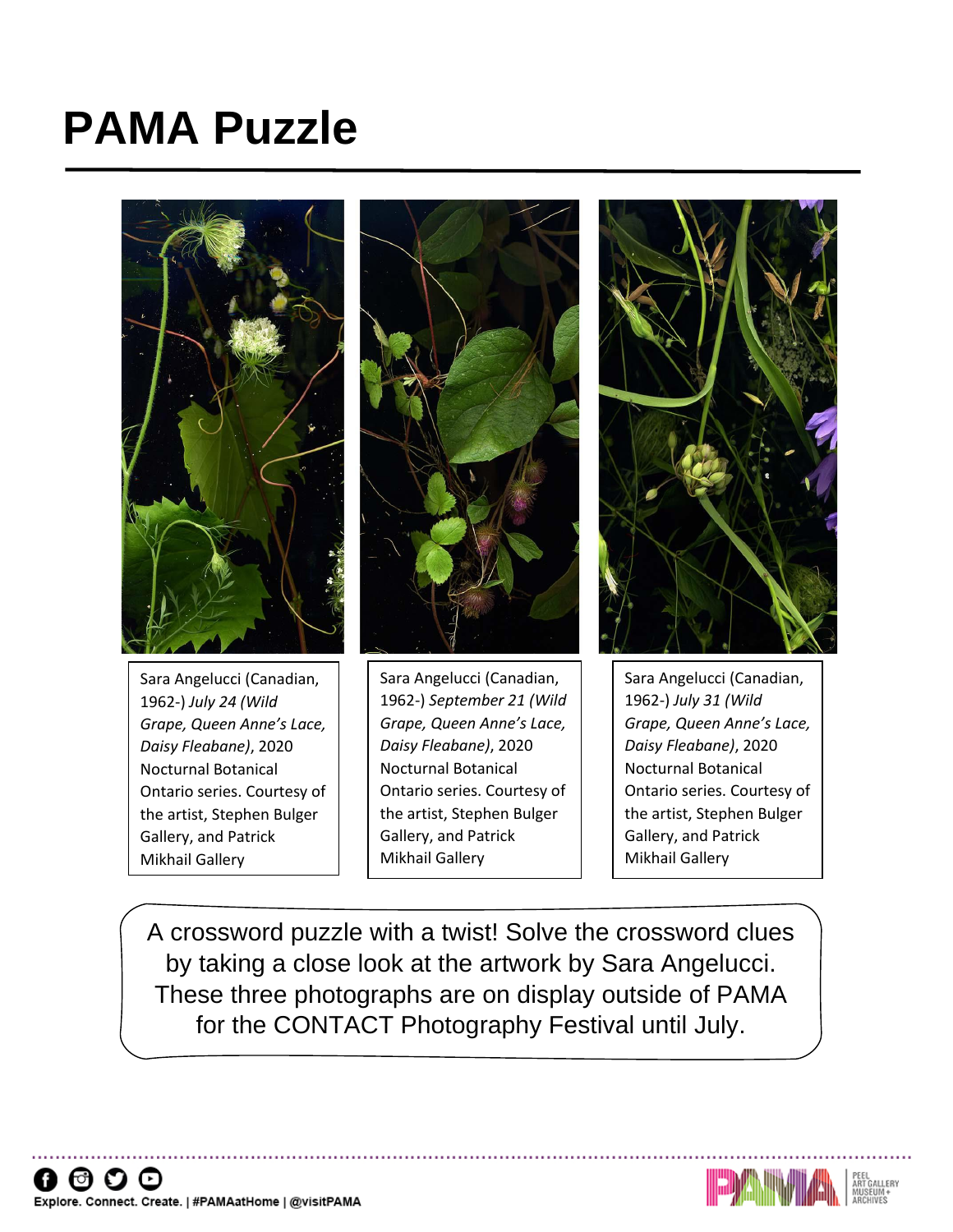

#### **Across:**

- 1. Study of organisms and their surroundings
- 4. Living things that interact directly or indirectly with others
- 5. One of the flowering plants in the art
- 9. A yellow and white flower in the art
- 10. At \_\_\_\_\_\_, when the photos were taken
- 14. Province the series was taken in
- 15. Purplish-black fruits
- 17. Plant life
- 19. Photography festival
- 21. Active at night
- 22. Part of the plant
- 23. Where you might find some of the plants in the artwork
- 24. Background colour

## **Down:**

- 2. A low area of land where you might
- find some of the plants in the artwork
- 3. Emitting light, like fireflies
- 6. Canadian artist
- 7. Plants native to an area
- 8. Predominant theme
- 11. City the artist is based in
- 12. Insects might be attracted to it
- 13. Dominant colour in the artworks
- 16. Some flowers are the colour
- 18. Tool the artist uses
- 19. Photography equipment
- 20. Part of the plant